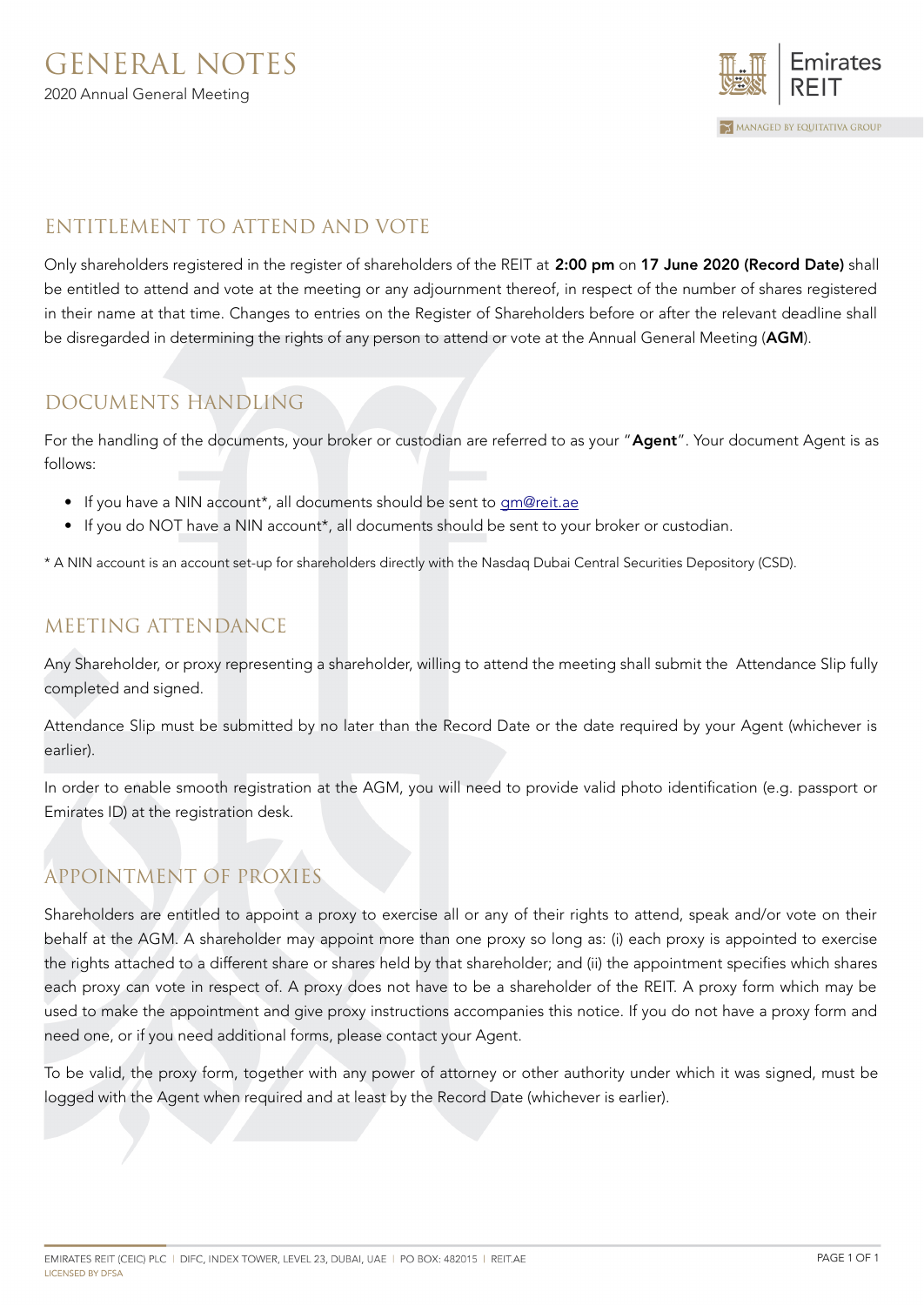#### CORPORATE REPRESENTATIVES

Any corporation which is a shareholder can appoint one or more corporate representatives who may exercise on its behalf all of its powers as a shareholder, but no two representatives can act in relation to the same shares.

### SHAREHOLDERS' RIGHT TO ASK QUESTIONS

Any shareholder or his proxy attending the AGM has the right to ask a question. The REIT must answer any questions relating to the business being dealt with at the meeting unless:(i) it would interfere unduly with the preparation for the AGM; (ii) it would or may involve the disclosure of confidential or inside information; (ii) it has already been answered at the AGM or in a previous disclosure or on the REIT website; and/or (iii) it is not in the interest of the REIT, or the good order of the AGM, that the question be answered at that time.

### DOCUMENTS FOR INSPECTION

A copy of this Notice and other information required can be found at [www.reit.ae.](http://www.reit.ae/)

## NOTICE OF ADJOURNMENT

In the event that the first session fails to reach the required quorum, a second session will be held in the offices of the REIT on 30 June 2020.

If you have any question about the AGM, please contact the Company Secretary on +971 4 405 7348, or by email at gm@reit.ae.

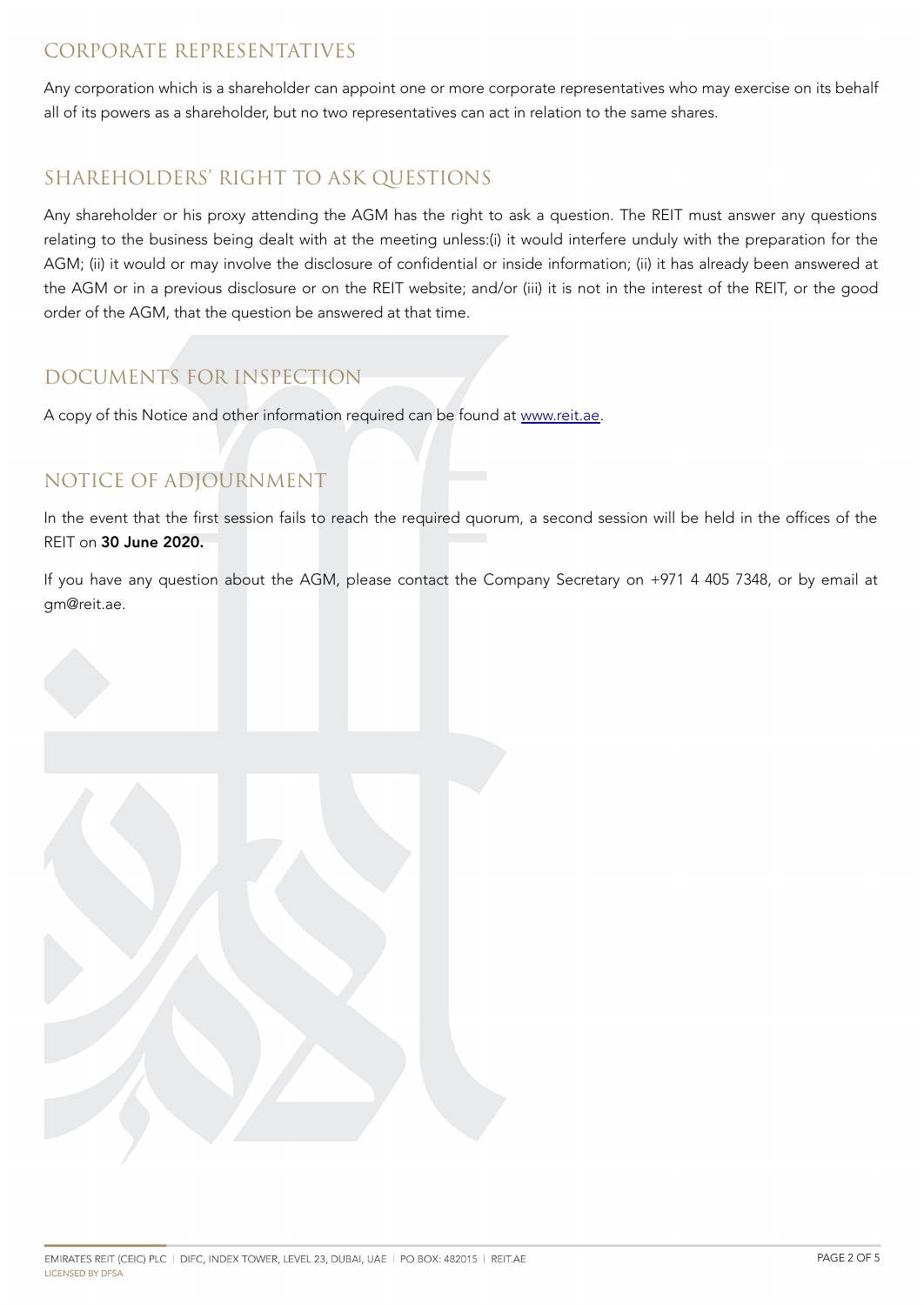## PROPOSED RESOLUTION AND EXPLANATORY NOTES

For resolutions proposed as an ordinary resolution to be passed, more than half of the votes cast must be in favour of the resolution.

#### ORDINARY RESOLUTION 1 – To receive and approve the Annual Report and Audited Accounts

To receive and approve the annual report and the audited accounts of the REIT for the year ended 31 December 2019 together with the director's report and auditor's report on those accounts.

The REIT is required to present to the shareholders the audited accounts of the REIT for the year ended 31 December 2019, the director's report and the auditor's report to these accounts. This provides the shareholders with an opportunity to discuss the performance of the REIT during the year, its management and prospects for the future.

#### ORDINARY RESOLUTION 2 – To approve the Final Dividend

In light of the uncertain impact of COVID-19 on the real estate sector, and in order to conserve liquidity of the REIT, to approve:

1. the declaration of a final dividend of USD 0.0145 per ordinary share, an aggregate of USD 4.34 million, for the financial year ending December 2019, with such final dividend to be satisfied wholly, and distributed, by way of an allotment and distribution of newly issued ordinary shares (otherwise known as a scrip dividend) ("Scrip Dividend"), on or before 30 June 2020 to shareholders on the register as of 17 June 2020; and

#### 2. the authority of the Board (or any one of them) to allot and issue the newly issued ordinary shares (as calculated by the Fund Manager) in relation to the Scrip Dividend to shareholders subject to any regulatory approvals.

The Board recommended a final dividend of USD 0.0145 per ordinary share, amounting in aggregate to USD 4.34 million. Subject to approval by the shareholders, the final dividend will be distributed by way of the Scrip Dividend on or before 30 June 2020 to shareholders on the register at 17 June 2020.

The following details apply to the Scrip Dividend:

| Final Dividend:                            | USD 4,344,497.8 million                                                                                                           |
|--------------------------------------------|-----------------------------------------------------------------------------------------------------------------------------------|
| Final Dividend per ordinary share:         | USD 0.0145                                                                                                                        |
| Reference issue price per Scrip Share:     | USD 1 based on the nominal value of the ordinary shares                                                                           |
| Number of Scrip Shares to be issued:       | 4,344,498 million                                                                                                                 |
| Calculation of Scrip Dividend entitlement: | Example:<br>Shareholder holds 1000 Shares<br>Number of Scrip Shares awarded: 14.5 Shares.<br>$(0.0145 \times 1000) = 14.5$ shares |
| Treatment of Fractional shares:            | Any Fractional Shares will be rounded to the nearest<br>whole share.                                                              |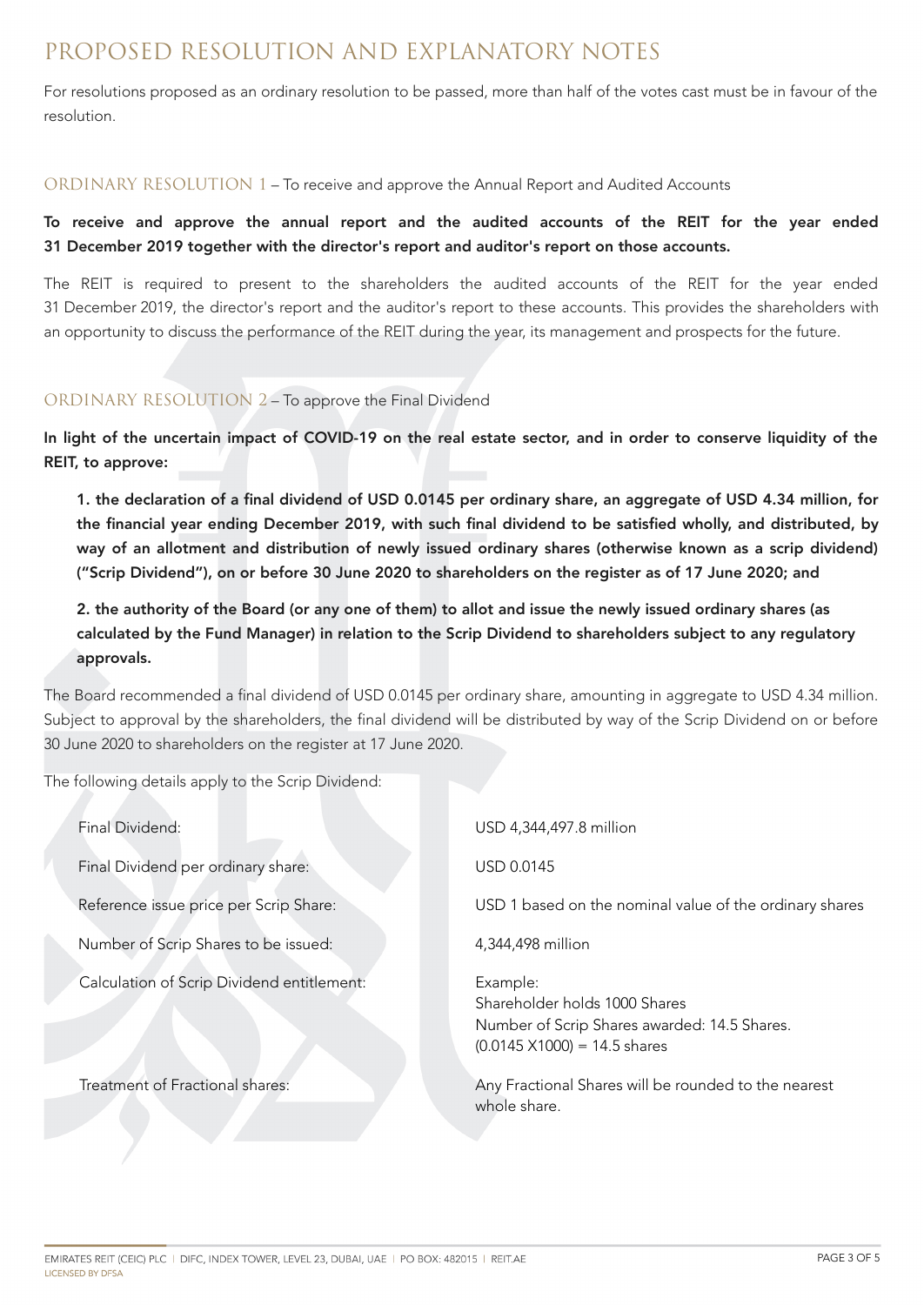To extend the appointment of Mr Abdullah Al Hashemi, Mr David Savy, and Mr Mohamed Sharaf existing members of the Investment Board, **and to re-appoint Deloitte & Touche (M.E) as the auditor of the REIT to hold office,** until the conclusion of the next AGM of the REIT.

As per the REIT's constitution and applicable DFSA regulations, the REIT Manager is required to convene a meeting of the shareholders every 12 months to elect at least 3 independent subject experts proposed by it to sit on the Investment Board and, as per the DIFC Companies Law 2018, the REIT Manager is required to appoint an auditor to hold office from the conclusion of that meeting to the conclusion of the next Annual General Meeting.

#### ORDINARY RESOLUTION 4 – To re-authorize the REIT to enter into Related Party Transactions

To authorise the REIT Manager on behalf of the REIT to enter into Related Party Transactions for the acquisition or sale of Real Property in the United Arab Emirates pursuant to the DFSA CIR Rule 13.4.11A and 8.3.2 without obtaining specific approval from the shareholders of the REIT until this Resolution is renewed at the next AGM of the REIT.

This resolution approves that the REIT may enter into Related Party Transactions, for the sale and purchase of Real Property in the United Arab Emirates without the need to have specific shareholder approval in each instance, in accordance with DFSA CIR Rule 8.3.2 and 13.4.11A

#### ORDINARY RESOLUTION 5 – To authorize the Interim Dividend 2020 distribution

To authorize the REIT Manager to arrange the payment of interim dividends of the REIT to its shareholders, subject to the REIT having sufficient retained earnings to pay its debts as they become due immediately after the dividend is paid.

The Board recommends that the REIT Manager may, at its discretion, arrange the payment of interim dividends of the REIT to its shareholders, if the REIT has sufficient retained earnings and is able to pay its debts as they become due immediately after the dividend is paid. As a result the shareholders will not need to gather for a separate extraordinary general meeting in order to approve such interim dividend. The interim dividend, if any, shall be subject to the provisions of the REIT Regulations.

#### ORDINARY RESOLUTION 6 – Purchase of Own Shares

To authorize the REIT to make one or more market purchases of its ordinary shares, provided that:

i. the number of ordinary shares which may be purchased in any given period and the price which may be paid for such ordinary shares shall be in accordance with the rules of the Dubai Financial Services Authority and Nasdaq Dubai, and any conditions or restrictions imposed by the Dubai Financial Services Authority and applicable law;

ii. this authority shall expire on the conclusion of the next Annual General Meeting of the REIT; and

iii. the REIT may make a contract to purchase ordinary shares under this authority before the expiry of the authority which will or may be executed wholly or partly after the expiry of the authority, and may make a purchase of ordinary shares in pursuance of any such contract.